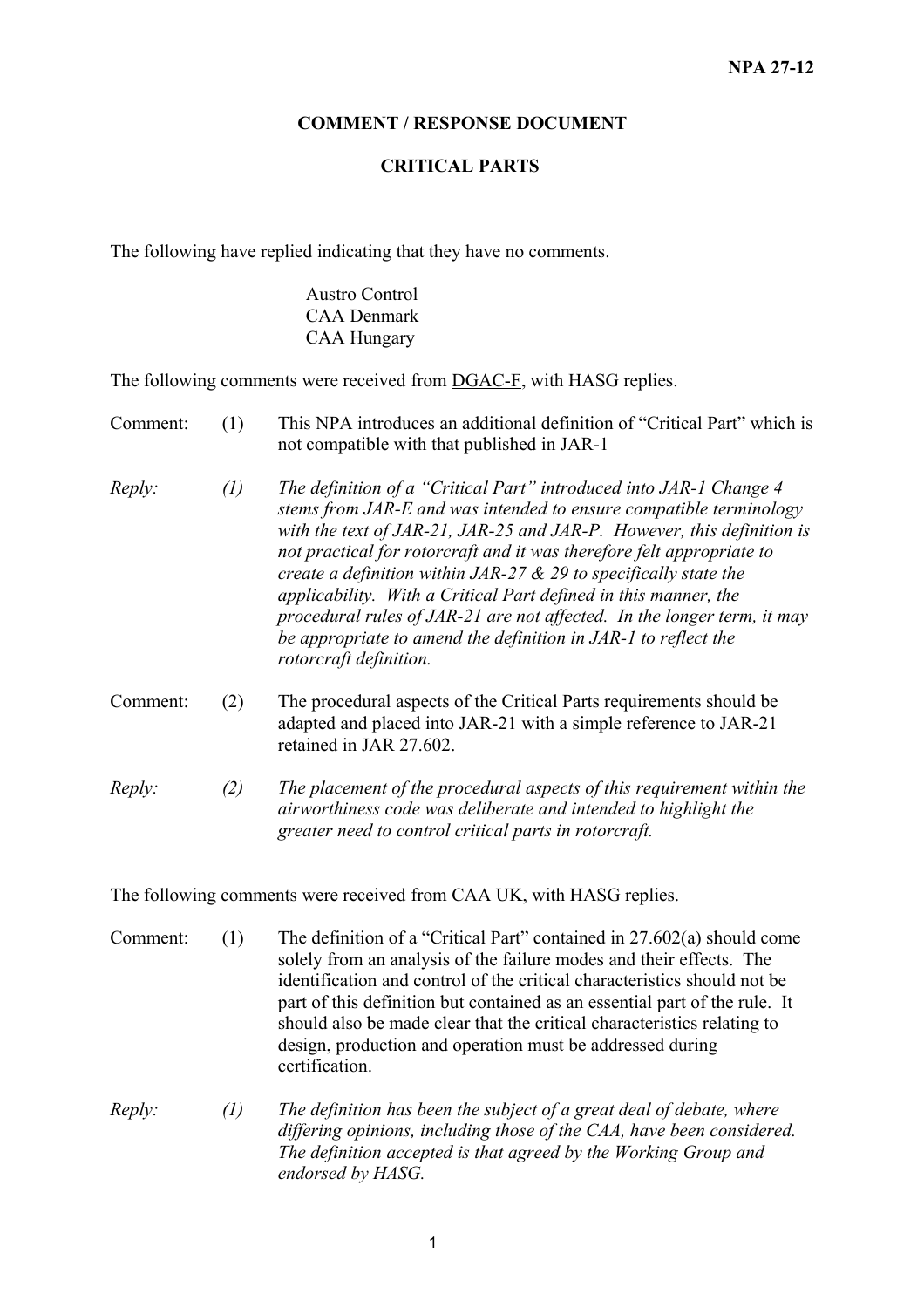| Comment | (2) | The text of $27.602(b)$ should not be limited in scope to only the critical<br>design characteristics.                                                                                                                                                                                                                                                                                                                                                                                           |
|---------|-----|--------------------------------------------------------------------------------------------------------------------------------------------------------------------------------------------------------------------------------------------------------------------------------------------------------------------------------------------------------------------------------------------------------------------------------------------------------------------------------------------------|
| Reply   | (2) | Whatever characteristics need to be considered at the design stage can<br>be termed "design characteristics". While acknowledging that an<br>inconsistency exists within the terminology used, this is not felt to be<br>confusing or ambiguous, and the importance of retaining<br>harmonisation with FARs is considered an overriding factor.                                                                                                                                                  |
| Comment | (3) | The CAA disagree with the assumption that existing manufacturers<br>who have met the intent of the critical part requirements in the past,<br>would be acceptable today, without compliance with JAR 27.602 being<br>established during each individual Type Certification exercise.                                                                                                                                                                                                             |
| Reply   | (3) | The intent of the critical parts requirement was to formalise the<br>procedures and standards currently used by industry. Manufacturer's<br>existing critical parts procedures could therefore be acceptable in<br>meeting these requirements.                                                                                                                                                                                                                                                   |
| Comment | (4) | The CAA do not support the assumption in ACJ 27.602 $(2.a)$ that a<br>suitable landing site is always present or that the operational<br>environment need not be considered. The CAA recommend that CAT<br>A and CAT B rotorcraft should be treated separately in accordance<br>with the accepted operational philosophies. The Critical Parts List for<br>CAT A rotorcraft should therefore include parts the failure of which<br>would prevent continued safe flight.                          |
| Reply   | (4) | The intent of the NPA was simply to rewrite the existing text of<br>27/29x602 into a format which would be accepted as a harmonised<br>code. There was no mandate to alter the applicability of the critical<br>parts definition which has in the past been accepted by the CAA in<br>validating rotorcraft. Any proposal to alter the existing standards<br>would need to be justified and pursued through a new harmonisation<br>initiative assigned to a new Working Group with specific ToR. |
| Comment | (5) | ACJ 27.602 $(2.b.(2))$ should be re-worded to emphasise that there<br>should be no "unauthorised" repairs.                                                                                                                                                                                                                                                                                                                                                                                       |
| Reply   | (5) | While acknowledging that the text proposed by the CAA is clearer, the<br>comment does not change the intent of the paragraph The text of the<br>NPA is therefore retained in order to prevent disharmony with FARs,<br>but may be reviewed at a subsequent AC revision.                                                                                                                                                                                                                          |
| Comment | (6) | The CAA recommend that the text of ACJ27.602 $(2.b.(3))$ should be re-<br>formatted so that the importance of keeping accurate records for the<br>control of service life is emphasised in a separate sub-paragraph.                                                                                                                                                                                                                                                                             |
| Reply   | (6) | While acknowledging that the text proposed by the CAA is clearer, the<br>comment does not change the intent of the paragraph. The text of the                                                                                                                                                                                                                                                                                                                                                    |